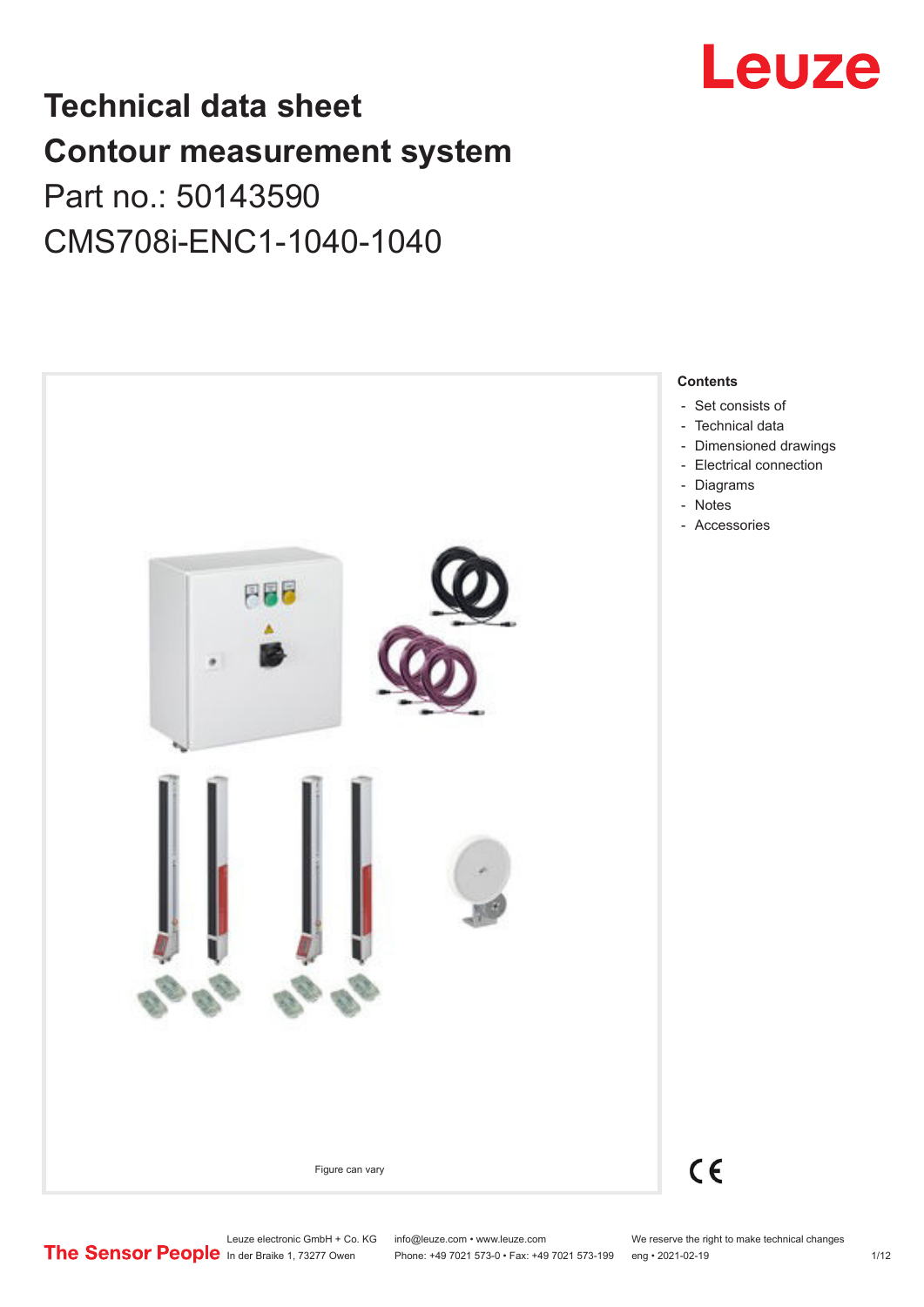# <span id="page-1-0"></span>**Set consists of**

# Leuze

|     | Quantity       | Part no. | <b>Designation</b>                      | <b>Article</b>                          | <b>Description</b>                                                                                                                                                                                                                                    |
|-----|----------------|----------|-----------------------------------------|-----------------------------------------|-------------------------------------------------------------------------------------------------------------------------------------------------------------------------------------------------------------------------------------------------------|
|     | 2              | 424417   | <b>BT-2P40</b>                          | Mounting bracket set                    | Bore hole 1: M6<br>Bore hole 2: M6<br>Design of mounting device: Mounting clamp<br>Fastening, at system: Groove mounting<br>Mounting bracket, at device: Groove mounting<br>Type of mounting device: Clampable<br>Material: Metal                     |
|     | $\overline{2}$ | 50118749 | CML730i-R05-<br>1040.A/L-M12            | Light curtain receiver                  | Operating range: 0.1  4.5 m<br>Interface: IO-Link<br>Connection: Connector, M12, Axial, 8-pin                                                                                                                                                         |
|     | $\mathbf{2}$   | 50118588 | CML730i-T05-<br>1040.A-M12              | Light curtain transmitter               | Operating range: 0.1  4 m<br>Connection: Connector, M12, Axial, 5-pin                                                                                                                                                                                 |
|     | $\overline{2}$ | 50129781 | <b>KDS DN-M12-5A-</b><br>M12-5A-P3-050  | Interconnection cable                   | Suitable for interface: IO-Link, DeviceNet, CANopen<br>Connection 1: Connector, M12, Axial, Female, A-coded, 5-pin<br>Connection 2: Connector, M12, Axial, Male, A-coded, 5-pin<br>Shielded: Yes<br>Cable length: 5,000 mm<br>Sheathing material: PUR |
|     | 3              | 50135146 | 8A-P1-050                               | KDS S-M12-8A-M12- Interconnection cable | Connection 1: Connector, M12, Axial, Female, A-coded, 8-pin<br>Connection 2: Connector, M12, Axial, Male, A-coded, 8-pin<br>Shielded: Yes<br>Cable length: 5,000 mm<br>Sheathing material: PUR                                                        |
|     | $\mathbf{1}$   | 50144568 | LMSMA35500024KH Rotary encoder<br>10M16 |                                         |                                                                                                                                                                                                                                                       |
| 円器器 | $\mathbf{1}$   | 50142930 | LSC708-ENC-100                          | Switch cabinet                          | Supply voltage: 100  263 V, AC<br>Switching inputs: 4 Piece(s)<br>Switching outputs: 4 Piece(s)<br>Connections: 11 Piece(s)                                                                                                                           |

# **Technical data**

### **Basic data Series** CMS 7xxi **Contains** 1x dongle CMS700 1x rotary encoder **Order guide Calculate Additional models on request Functions Functions** For a minimum object height ≥ 5 mm

#### **Optical data**

| <b>Operating range</b>             | Guaranteed operating range |
|------------------------------------|----------------------------|
| <b>Operating range</b>             | $0.14.5$ m                 |
| Operating range, transparent media | $0.11.75$ m                |
| <b>Operating range limit</b>       | Typical operating range    |
| <b>Operating range limit</b>       | 0.16m                      |
| <b>Measurement field length 1</b>  | 1.040 mm                   |
| <b>Measurement field length 2</b>  | 1.040 mm                   |
| Beam spacing                       | $5 \text{ mm}$             |
|                                    |                            |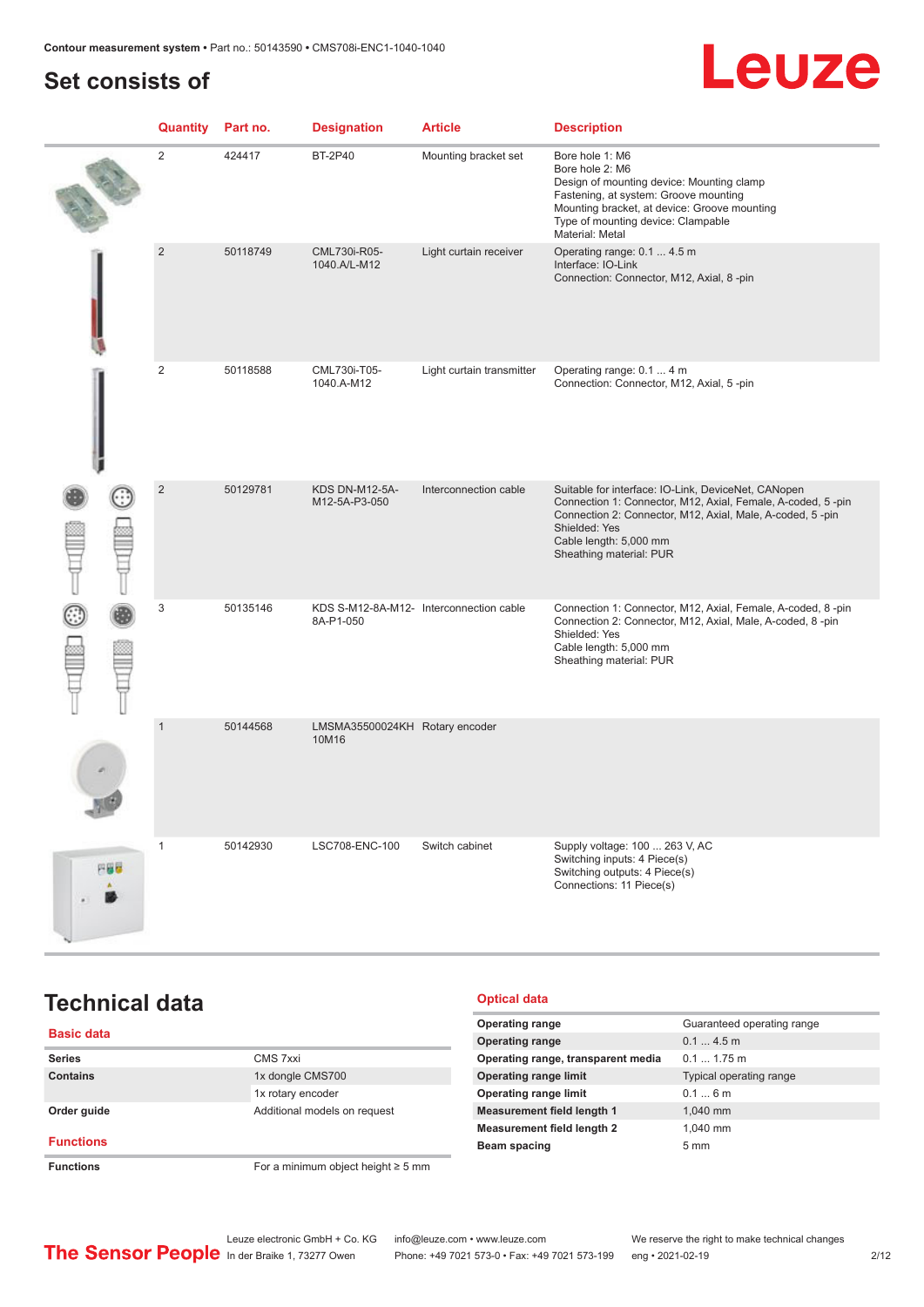# **Technical data**

# Leuze

#### **Electrical data**

| <b>Protective circuit</b>                                      | Polarity reversal protection             |
|----------------------------------------------------------------|------------------------------------------|
|                                                                | Short circuit protected                  |
|                                                                | <b>Transient protection</b>              |
| Output current, continuous current per 100 mA<br>channel, max. |                                          |
| Performance data                                               |                                          |
| Supply voltage $U_{\rm B}$                                     | 100  263 V, AC                           |
| <b>Open-circuit current</b>                                    | 250 mA                                   |
| Inputs                                                         |                                          |
| Number of digital switching inputs                             | 4 Piece(s)                               |
|                                                                |                                          |
| <b>Switching inputs</b>                                        |                                          |
| <b>Type</b>                                                    | Digital switching input                  |
| Voltage type                                                   | DC                                       |
| <b>Switching voltage</b>                                       | 24 V, VIN                                |
|                                                                |                                          |
| Outputs                                                        |                                          |
| Number of digital switching outputs 4 Piece(s)                 |                                          |
|                                                                |                                          |
| <b>Switching outputs</b>                                       |                                          |
| <b>Type</b>                                                    | Digital switching output                 |
| Voltage type                                                   | AC                                       |
| <b>Switching voltage</b>                                       | 24 V, VIN                                |
| <b>Interface</b>                                               |                                          |
| Type                                                           | EtherNet TCP/IP                          |
| <b>Ethernet</b>                                                |                                          |
| <b>Function</b>                                                | Configuration / process data             |
| Connection                                                     |                                          |
| <b>Number of connections</b>                                   | 7 Piece(s)                               |
|                                                                |                                          |
| <b>Connection 1</b>                                            |                                          |
| <b>Function</b>                                                | Earthing                                 |
| <b>Type of connection</b>                                      | Earthing strap                           |
| <b>Material</b>                                                | Metal                                    |
|                                                                |                                          |
| <b>Connection 2</b>                                            |                                          |
| <b>Function</b>                                                | Voltage supply                           |
| <b>Type of connection</b>                                      | Harting connector                        |
| <b>Material</b>                                                | Metal                                    |
|                                                                |                                          |
| <b>Connection 3</b>                                            |                                          |
| <b>Function</b>                                                | Width measuring light curtain connection |
| <b>Type of connection</b>                                      | Connector                                |
| <b>Thread size</b>                                             | M12                                      |
| Type                                                           | Male                                     |
| <b>Material</b>                                                | Metal                                    |
| No. of pins                                                    | 8-pin                                    |
| Encoding                                                       | A-coded                                  |

| <b>Connection 4</b>          |                                                                 |
|------------------------------|-----------------------------------------------------------------|
| <b>Function</b>              | Height measuring light curtain connec-                          |
|                              | tion                                                            |
| <b>Type of connection</b>    | Connector<br>M <sub>12</sub>                                    |
| <b>Thread size</b>           |                                                                 |
| <b>Type</b>                  | Male                                                            |
| <b>Material</b>              | Metal                                                           |
| No. of pins                  | 8-pin                                                           |
| <b>Encoding</b>              | A-coded                                                         |
| <b>Connection 5</b>          |                                                                 |
| <b>Function</b>              | Rotary encoder connection (not in                               |
|                              | combination with length measuring light<br>curtain)             |
| <b>Type of connection</b>    | Connector                                                       |
| <b>Thread size</b>           | M <sub>12</sub>                                                 |
| <b>Type</b>                  | Male                                                            |
| <b>Material</b>              | Metal                                                           |
| No. of pins                  | 8 -pin                                                          |
| Encoding                     | A-coded                                                         |
|                              |                                                                 |
| <b>Connection 6</b>          |                                                                 |
| <b>Function</b>              | External Ethernet TCP/IP connection                             |
| Type of connection           | Connector                                                       |
| <b>Thread size</b>           | M <sub>12</sub>                                                 |
| <b>Type</b>                  | Male                                                            |
| <b>Material</b>              | Metal                                                           |
| No. of pins                  | 4-pin                                                           |
| <b>Encoding</b>              | A-coded                                                         |
|                              |                                                                 |
| <b>Connection 7</b>          |                                                                 |
| <b>Function</b>              | PROFINET IN connection (optional)                               |
| <b>Type of connection</b>    | Connector                                                       |
| <b>Thread size</b>           | M <sub>12</sub>                                                 |
| <b>Type</b>                  | Male                                                            |
| <b>Material</b>              | Metal                                                           |
| No. of pins                  | 4-pin                                                           |
| Encoding                     | A-coded                                                         |
| <b>Mechanical data</b>       |                                                                 |
| Design                       | Cubic                                                           |
| <b>Housing material</b>      | Metal                                                           |
| <b>Metal housing</b>         | Aluminum                                                        |
| Lens cover material          | <b>Plastic</b>                                                  |
| <b>Housing color</b>         | Gray                                                            |
|                              | Red                                                             |
| Note                         | Dimensions of individual set items, see<br>dimensioned drawings |
| <b>Operation and display</b> |                                                                 |
| Note                         | This information refers to the switch<br>cabinet                |
| Type of display              | LED                                                             |
| <b>Number of LEDs</b>        | 3 Piece(s)                                                      |
| Type of configuration        | performed via webConfig                                         |
| <b>Operational controls</b>  | Rotary switch                                                   |

#### **Environmental data**

| Ambient temperature, operation | 0  45 °C         |
|--------------------------------|------------------|
| Ambient temperature, storage   | $-20$ 70 °C $\,$ |

Leuze electronic GmbH + Co. KG info@leuze.com • www.leuze.com We reserve the right to make technical changes In der Braike 1, 73277 Owen Phone: +49 7021 573-0 • Fax: +49 7021 573-199 eng • 2021-02-19 3/12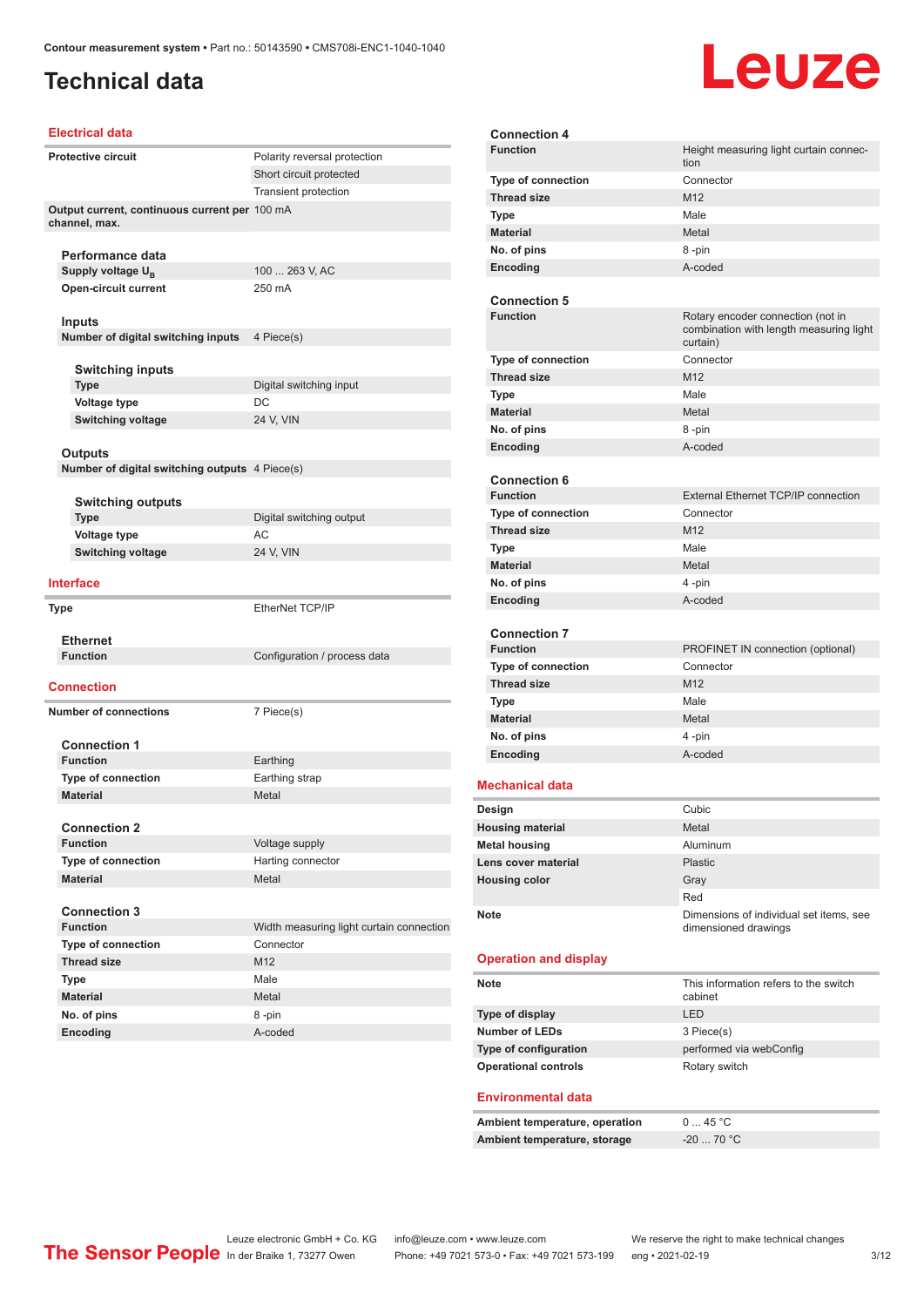# **Technical data**

| <b>Customs tariff number</b> | 90314990 |
|------------------------------|----------|
| eCl@ss 5.1.4                 | 27270910 |
| eCl@ss 8.0                   | 27270910 |
| eCl@ss 9.0                   | 27270910 |
| eCl@ss 10.0                  | 27270910 |
| eCl@ss 11.0                  | 27270910 |
| <b>ETIM 5.0</b>              | EC002549 |
| <b>ETIM 6.0</b>              | EC002549 |
| <b>ETIM 7.0</b>              | EC002549 |

Leuze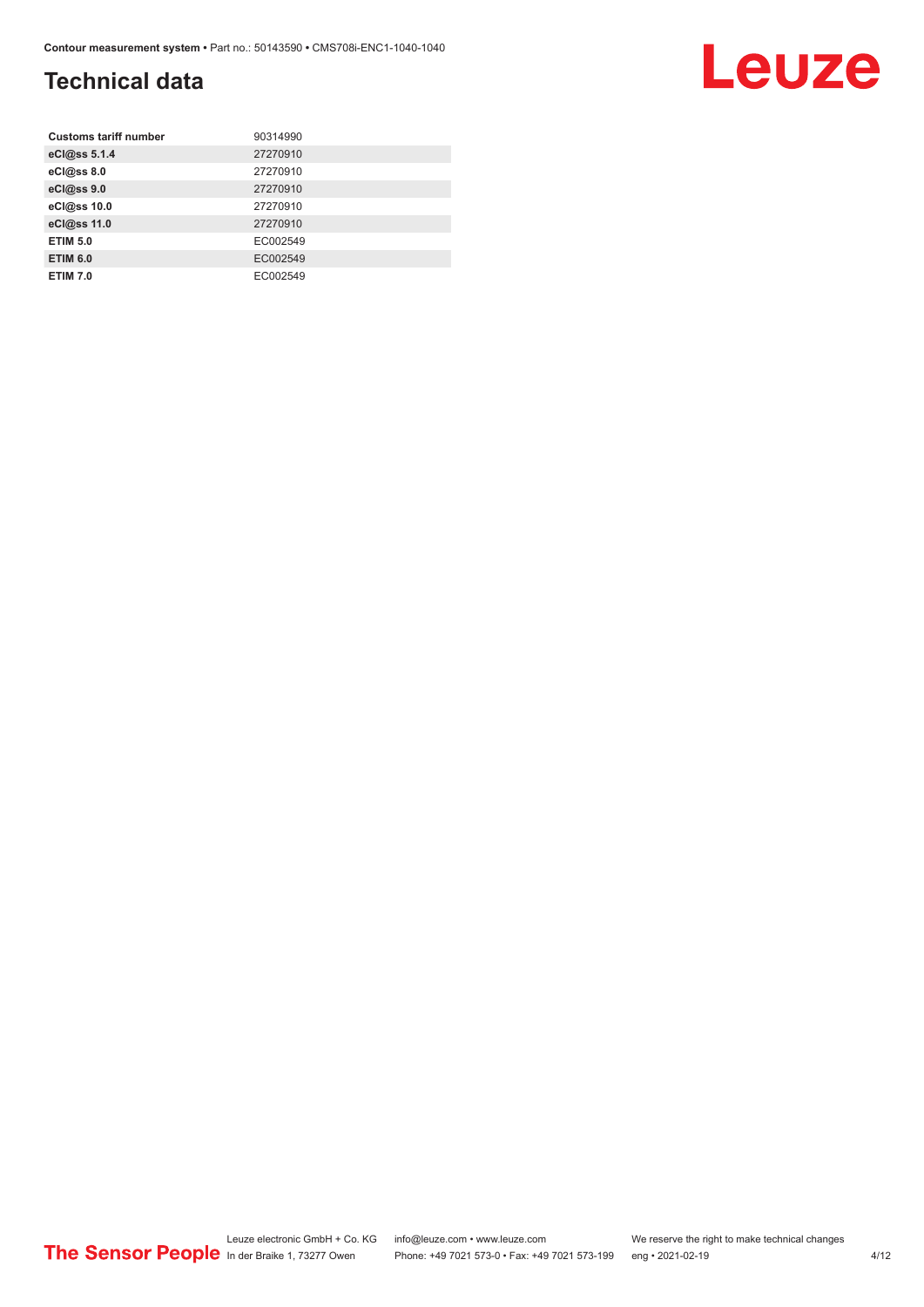<span id="page-4-0"></span>All dimensions in millimeters

Light curtain transmitter and receiver





Leuze electronic GmbH + Co. KG info@leuze.com • www.leuze.com We reserve the right to make technical changes<br>
The Sensor People in der Braike 1, 73277 Owen Phone: +49 7021 573-0 • Fax: +49 7021 573-199 eng • 2021-02-19 Phone: +49 7021 573-0 • Fax: +49 7021 573-199 eng • 2021-02-19 **Fax: +49 7021 573-0**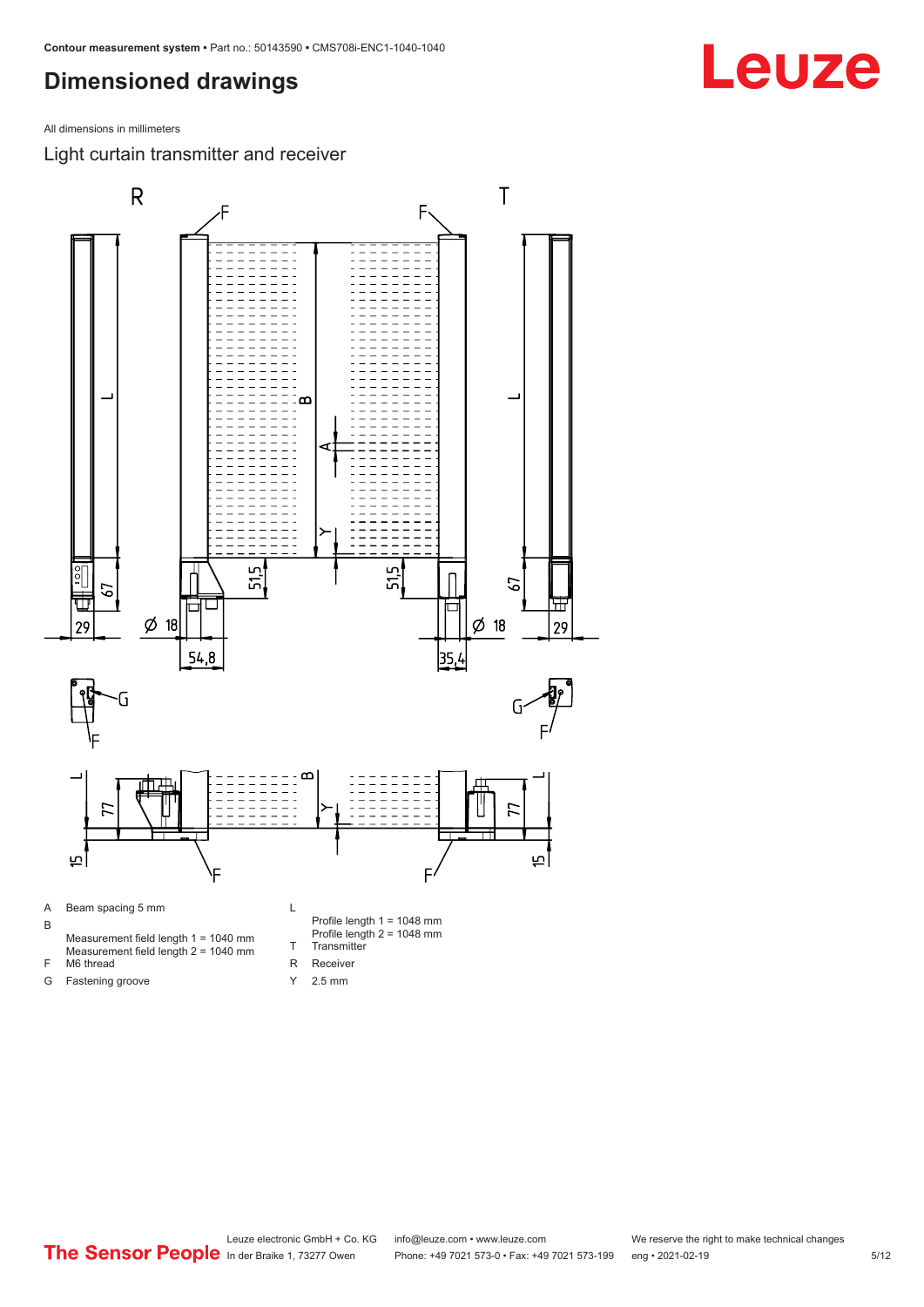# Leuze

### Switch cabinet





210



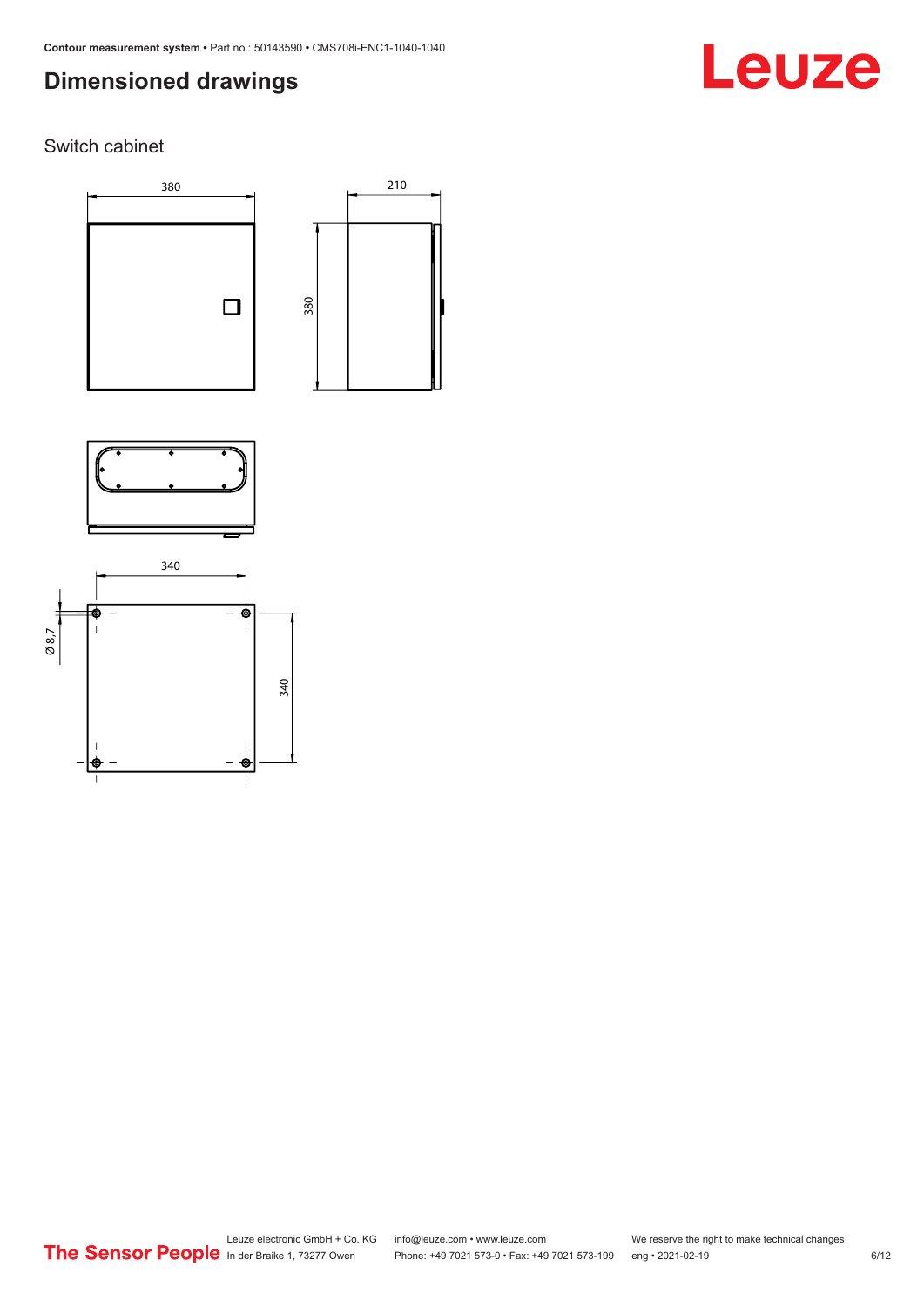# **Leuze**

Rotary encoders



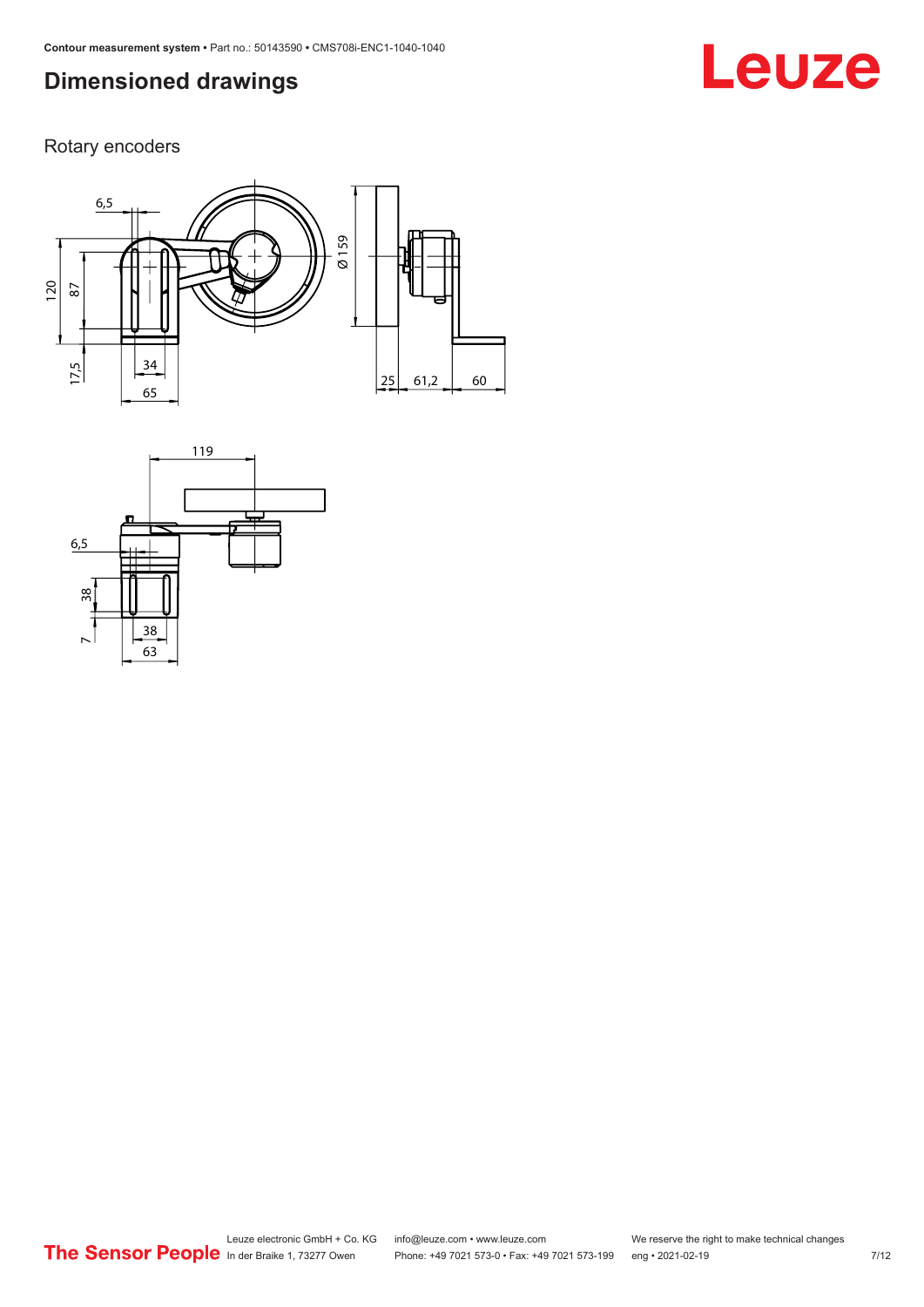<span id="page-7-0"></span>Mounting bracket







### **Electrical connection Connection 1**

| <b>Function</b><br>Type of connection<br><b>Material</b> | Earthing<br>Earthing strap               |
|----------------------------------------------------------|------------------------------------------|
|                                                          |                                          |
|                                                          |                                          |
|                                                          | Metal                                    |
| <b>Connection 2</b>                                      | <b>XS1000</b>                            |
| <b>Function</b>                                          | Voltage supply                           |
| <b>Type of connection</b>                                | Harting connector                        |
| <b>Material</b>                                          | Metal                                    |
|                                                          |                                          |
| <b>Connection 3</b>                                      | <b>XS1301</b>                            |
| <b>Function</b>                                          | Width measuring light curtain connection |
| <b>Type of connection</b>                                | Connector                                |
| <b>Thread size</b><br>M12                                |                                          |
| Male<br><b>Type</b>                                      |                                          |
| <b>Material</b>                                          | Metal                                    |
| No. of pins                                              | 8-pin                                    |
|                                                          |                                          |
|                                                          |                                          |

#### Leuze electronic GmbH + Co. KG info@leuze.com • www.leuze.com We reserve the right to make technical changes<br>
The Sensor People in der Braike 1, 73277 Owen Phone: +49 7021 573-0 • Fax: +49 7021 573-199 eng • 2021-02-19 Phone: +49 7021 573-0 • Fax: +49 7021 573-199 eng • 2021-02-19 **1201** 128 8/12

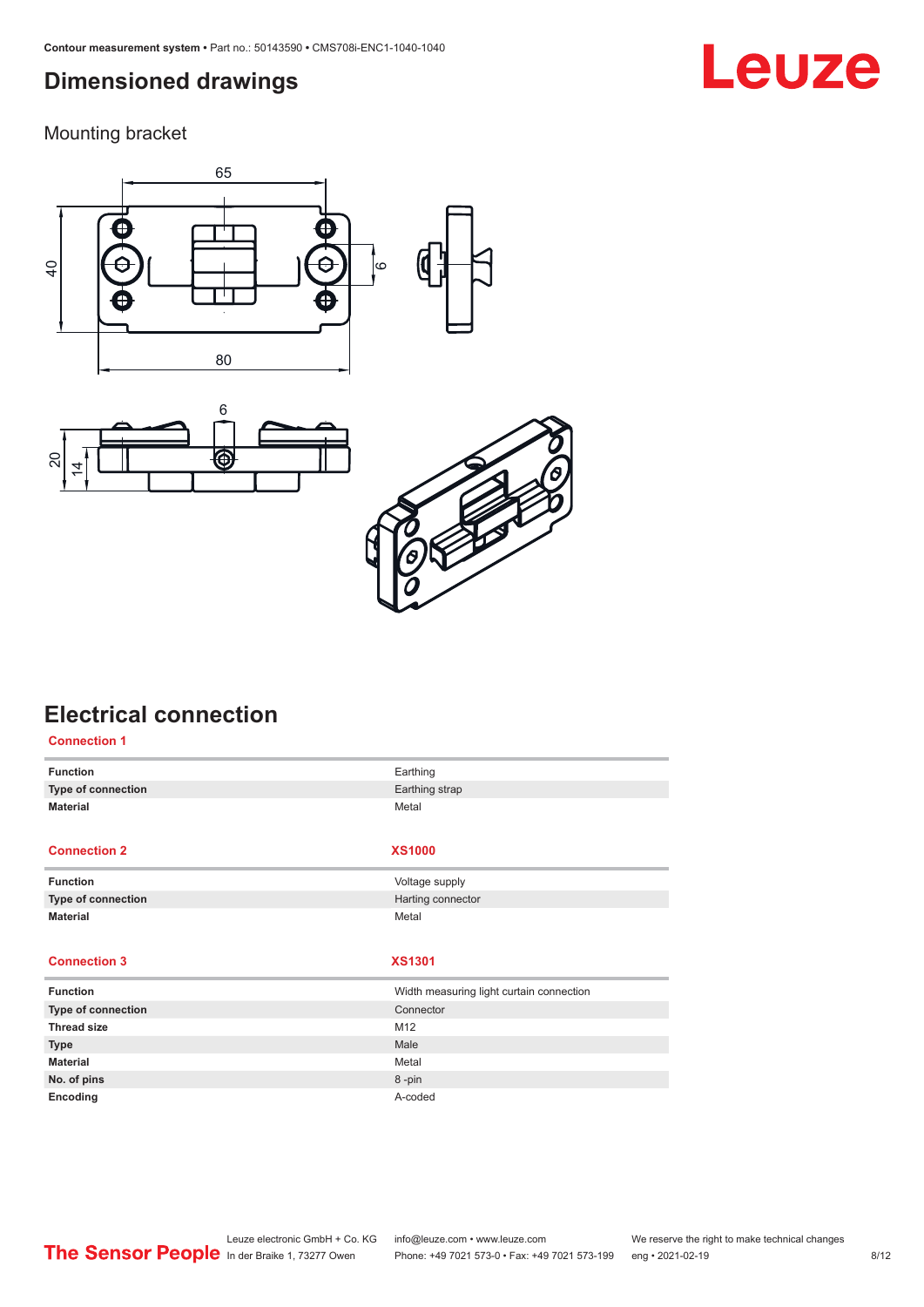# **Electrical connection**

#### **Pin Pin assignment** V+ IO1 GND IO-Link IO2 IO3

#### **Connection 4 XS1302**

IO4

GND

| <b>Function</b>    | Height measuring light curtain connection |
|--------------------|-------------------------------------------|
| Type of connection | Connector                                 |
| <b>Thread size</b> | M <sub>12</sub>                           |
| <b>Type</b>        | Male                                      |
| <b>Material</b>    | Metal                                     |
| No. of pins        | 8-pin                                     |
| Encoding           | A-coded                                   |

#### **Pin Pin assignment**

| 1              | $V +$           |
|----------------|-----------------|
| $\overline{2}$ | IO <sub>1</sub> |
| 3              | GND             |
| $\overline{4}$ | IO-Link         |
| 5              | IO <sub>2</sub> |
| 6              | IO <sub>3</sub> |
| 7              | IO4             |
| 8              | <b>GND</b>      |
|                |                 |



**Connection 5 XS1400**

| <b>Function</b>    | Rotary encoder connection (not in combination with<br>length measuring light curtain) |
|--------------------|---------------------------------------------------------------------------------------|
| Type of connection | Connector                                                                             |
| Thread size        | M <sub>12</sub>                                                                       |
| Type               | Male                                                                                  |
| Material           | Metal                                                                                 |
| No. of pins        | 8-pin                                                                                 |
| Encoding           | A-coded                                                                               |

#### **Pin Pin assignment**

|                | U-     |
|----------------|--------|
| $\overline{2}$ | $U +$  |
| 3              | A      |
| $\overline{4}$ | B      |
| 5              | N      |
| 6              | A inv. |
| 7              | B inv. |
| 8              | N inv. |
| 9              | Shield |



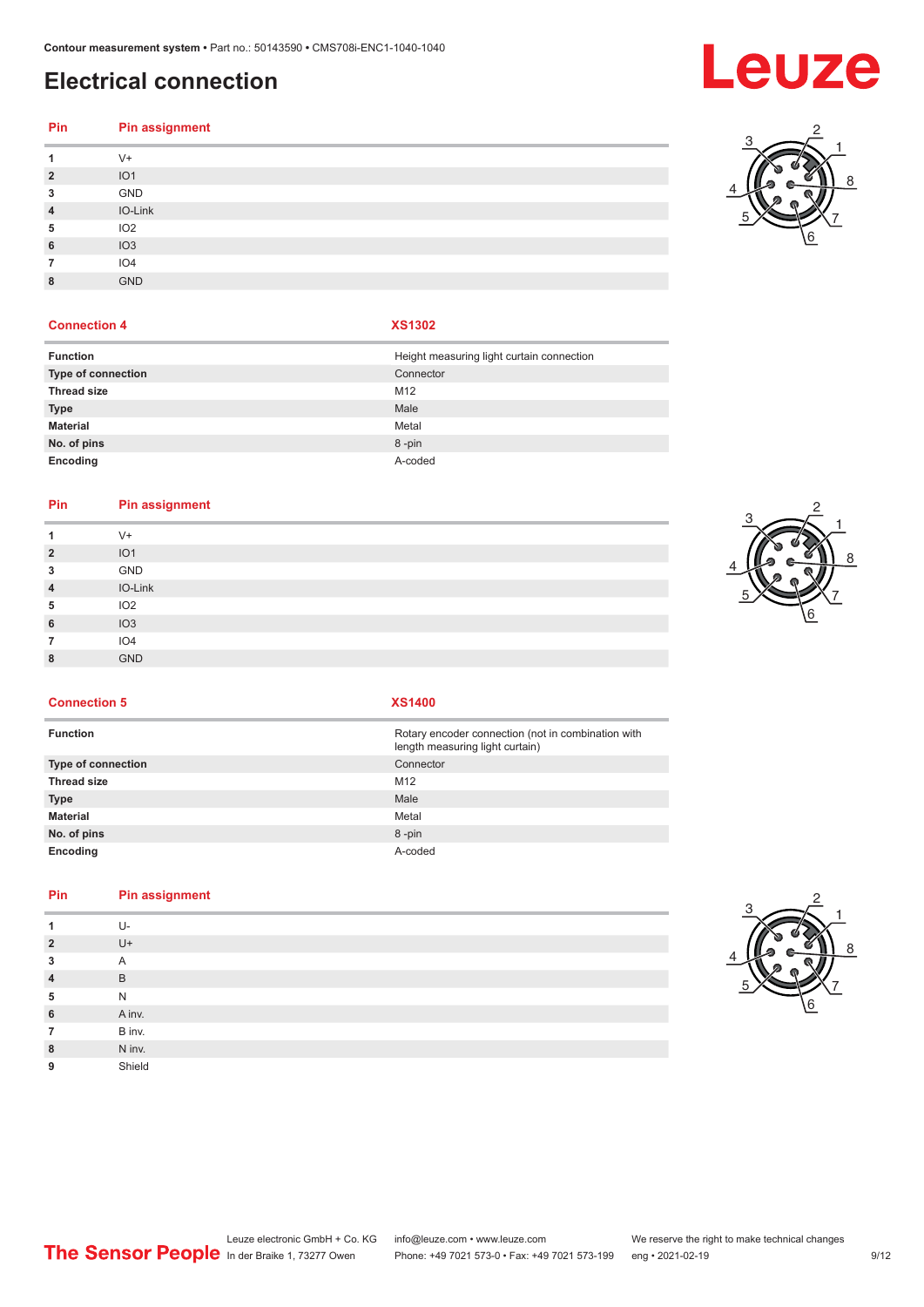# **Electrical connection**

#### **Connection 6 XETH1**

| <b>Function</b>    | External Ethernet TCP/IP connection |
|--------------------|-------------------------------------|
| Type of connection | Connector                           |
| <b>Thread size</b> | M12                                 |
| <b>Type</b>        | Male                                |
| <b>Material</b>    | Metal                               |
| No. of pins        | $4$ -pin                            |
| Encoding           | A-coded                             |

### **Pin Pin assignment**

| -1             | $TD+$ |
|----------------|-------|
| $\overline{2}$ | RD+   |
| $\mathbf{3}$   | TD-   |
| $\overline{4}$ | RD-   |



#### **Connection 7 XS1100**

| <b>Function</b>    | PROFINET IN connection (optional) |
|--------------------|-----------------------------------|
| Type of connection | Connector                         |
| <b>Thread size</b> | M12                               |
| <b>Type</b>        | Male                              |
| <b>Material</b>    | Metal                             |
| No. of pins        | $4 - pin$                         |
| Encoding           | A-coded                           |

#### **Pin Pin assignment**

| $\overline{A}$ | TD+   |
|----------------|-------|
| $\overline{2}$ | $RD+$ |
| 3              | TD-   |
| $\overline{4}$ | RD-   |



# Leuze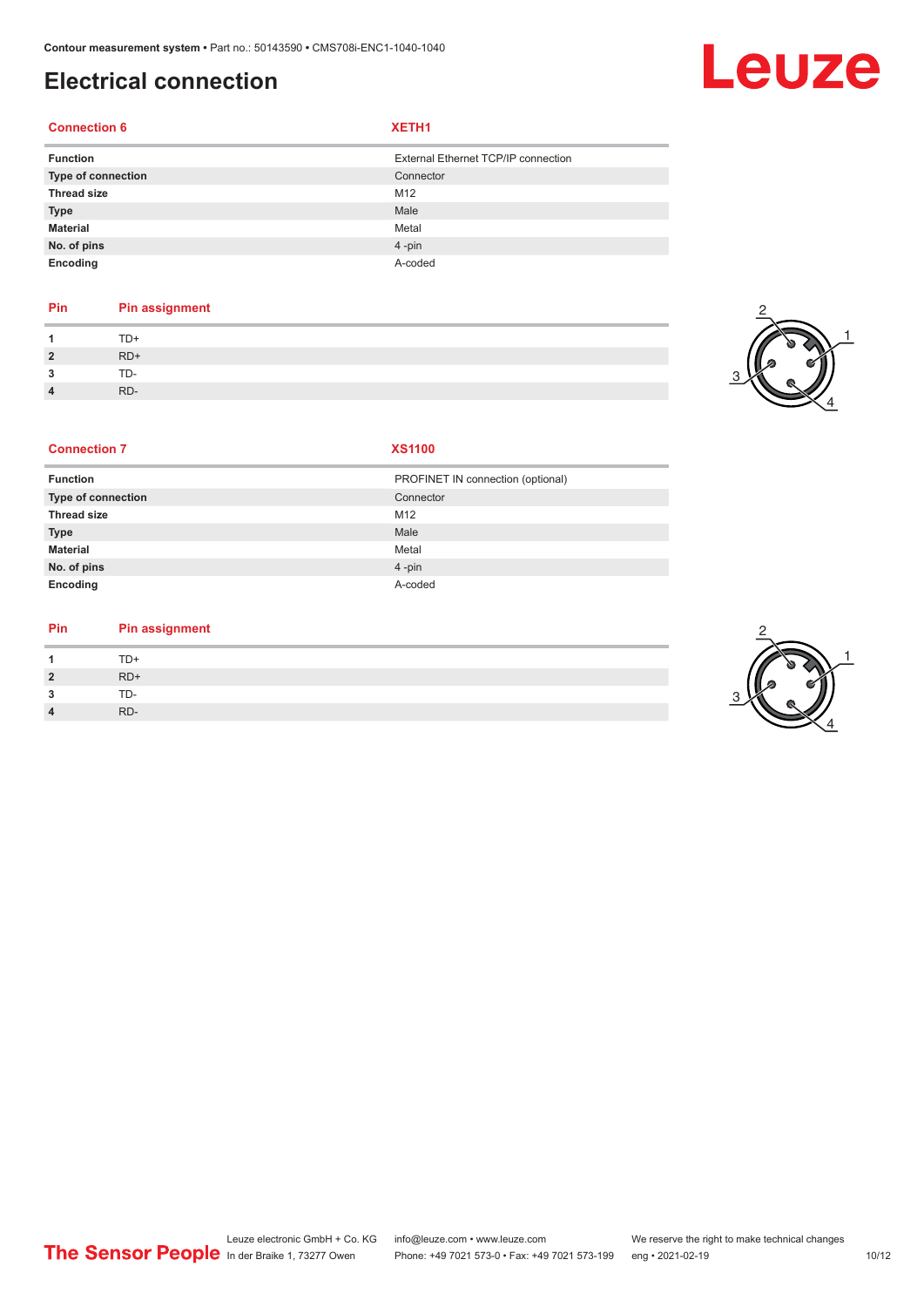## <span id="page-10-0"></span>**Diagrams**



x Total measuring length from width and height measuring light curtain [mm]

y Max. conveyor speed [m/s]

### **Notes**



### **Accessories**

# Connection technology - Interconnection cables

|   |                      | Part no. | <b>Designation</b>                     | <b>Article</b>        | <b>Description</b>                                                                                                                                                                         |
|---|----------------------|----------|----------------------------------------|-----------------------|--------------------------------------------------------------------------------------------------------------------------------------------------------------------------------------------|
| ▩ | <b>Service</b><br>甘量 | 50135082 | <b>KSS ET-M12-4A-</b><br>RJ45-A-P7-100 | Interconnection cable | Suitable for interface: Ethernet<br>Connection 1: Connector, M12, Axial, Male, D-coded, 4-pin<br>Connection 2: RJ45<br>Shielded: Yes<br>Cable length: 10,000 mm<br>Sheathing material: PUR |



Leuze